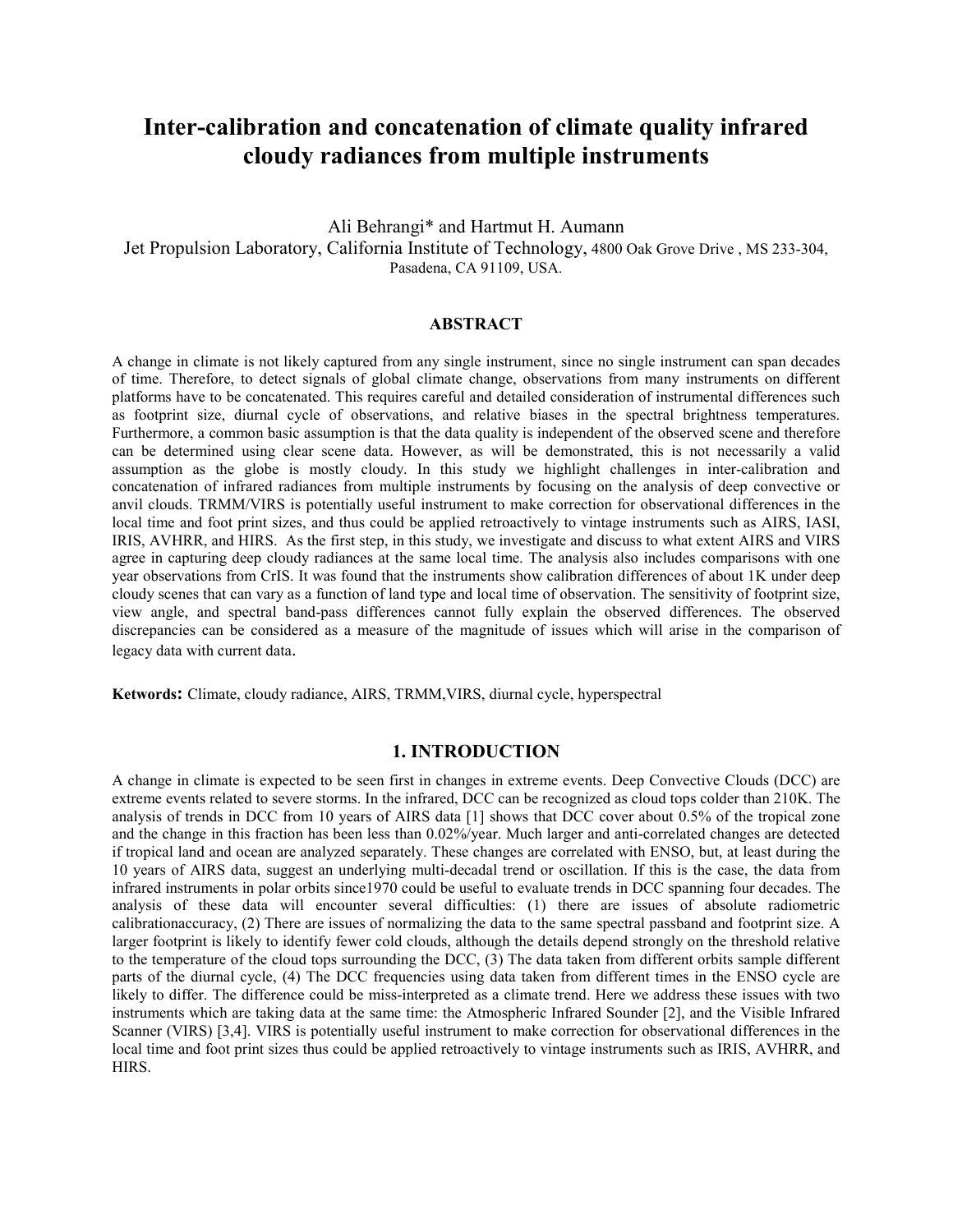# **2. DATA**

Data from Two instruments were used in this study: VIRS and AIRS. The VIRS on the Tropical Rainfall Measurement Mission (TRMM) was launched in late 1997 into a 35 degree inclination orbit. The orbit was raised to its current 400 km altitude in August 2001. The VIRS is a 5 channel cross-track scanning radiometer operating at 0.63, 1.6, 3.75, 10.8, and 12.0 microns with 2.4 km diameter Field Of View (FOV) at nadir. The cross-track scan width is 833 km is  $+/45$  degree. In order to decrease the sensitivity to changes in the satellite zenith angle t we use data only to  $\pm$ /-30 degree (2/3 of the cross-track width), which creates data with 2.4/cos(15)=2.5 km F0V on average. During any year VIRS observes every location between 35N and 35S at every local time. The VIRS data were obtained from University of Utah TRMM database [5] in brightness temperature units. The absolute accuracy of the VIRS data, particularly at extremely low brightness temperatures is not known.

AIRS [2] was launch in 2002 in to a 1:30 PM ascending node polar orbit at 705 km altitude. AIRS scans cross-track  $+/-49$  degrees. In order to match the VIRS data we use only data within  $+/-16.5$  degree of nadir. The FOV is 1.1 degree, which corresponds to a 13.5 km FOV at nadir, the mean data thus correspond to 13.6 km FOV limit the scan. The AIRS observations were obtained from the AIRS Calibration Data Subset (ACDS) available from the NASN/GSFC DIS. The AIRS absolute calibration uncertainty is less than 0.2K at all scene temperatures.

# **3. METHOD AND RESULTS**

In this study VIRS band 4 (10.8 micron) and AIRS data are compared with respect to frequency of DCCs identified by 210K threshold. The followings were considered for a thorough comparison:

## **3.1. Zonal distribution of samples**

AIRS and IASI are in a polar orbit and the latitudes below 35 degrees are uniformly sampled during any 16 day orbit repeat cycle. However, the VIRS low inclination orbit creates a very non-uniform coverage of the latitudes. In order to create a sample uniformly distributed in latitude, the following procedure was used: (1) The number of the aggregated VIRS samples in each 5 degree wide latitude bins are counted, (2) the number of samples in the bin with minimum sample counts (i.e. the nearest bin to the equator) is determined as N, and (3) We then equalize the sample size at each 5 degree wide latitude (zonal) bins by randomly selecting N samples at higher latitudes. In average N was about 3500/day within 30 min of 1:30/13:30 local time.

### **3.2. Differences in spatial resolution**

AIRS FOVs present a factor of  $(13.5 / 2.4)^2$  = 32 larger area than VIRS in nadir. Therefore, about 32 VIRS points have to be aggregated before applying a threshold of 210K (to identify DCCs). The aggregation was performed by averaging radiances in 5 x 5 VIRS footprints, which were then converted to brightness temperatures. Figure 1 shows that the effect of FOV size on frequency of DCCs observed by VIRS for three cases: 4x4, 5x5 and 7x7. The DCC frequency is the count of aggregated footprints which are colder than 210K divided by the total number of aggregated footprints at a given local time, expressed as percent. At 1:30 AM, the AIRS night overpass time, the 4x4 frequency is ~0.7%, compared to ~0.67% for the 7x7. Similar small differences are seen at other times, except over land between 2pm to 8pm local time.

#### **3.3. Differences in scan angles**

The higher the local zenith angle, the more we look at the sides of convective towers. VIRS and AIRS fly in  $\sim$ 400km and  $\sim$ 705km altitudes. By considering the scan angle differences between VIRS and AIRS it was found that the middle 48 AIRS footprints approximately corresponds to the middle160 VIRS footprints. Therefore, the calculations of DCCs were conducted using corresponding footprints from the two sensors.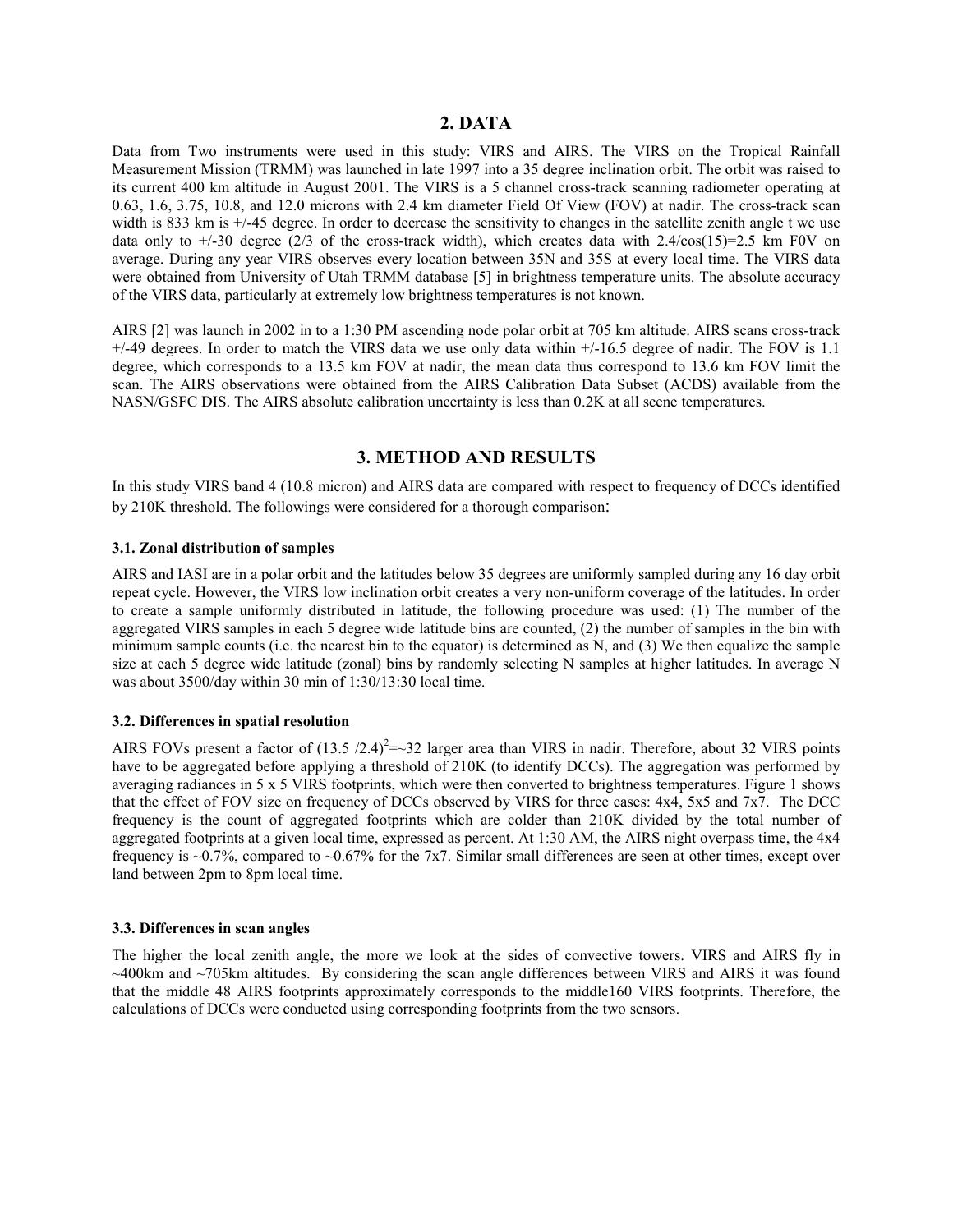

Figure 1. Sensitivity analysis of DCC frequencies with respect to FOV size calculated from 4x4, 5x5 and 7x7 VIRS FOVs.

## **3.4. Differences in spectral resolution**

The VIRS Band#4 pass-band goes from 885 to 971 cm<sup>-1</sup>, centered at 925 cm<sup>-1</sup>. Figure 2 shows the brightness temperature spectrum of a typical DCC between 720 and 1000 cm<sup>-1</sup>. The 1K warming between 790 and 980 cm<sup>-1</sup> from 205.5K to 206.5K is a particle size related optical depth effect. The clouds tops are just above the tropopause, and the 790 cm<sup>-1</sup> penetrates deeper into the cloud top than 980 cm<sup>-1</sup>. Below 790 cm<sup>-1</sup> we see  $CO_2$  in emission, above 980 cm<sup>-1</sup> we see Ozone in emission at the warmer lower stratospheric temperatures. Since the spectrum between 800 and 980 cm<sup>-1</sup> is relatively featureless (ignoring noise spikes) the calculation of the VIRS equivalent brightness temperature is not sensitive to the details of the VIRS pass band using for integrating over the passband. We emulated the VIRS band#4 pass band by integrating each AIRS radiance spectrum over the VIRS pass-band, and converting the result to a brightness temperature spectrum. The difference between the emulated VIRS#4 and the AIRS brightness temperature at 900 cm<sup>-1</sup> is less than 50mK. We conclude that the radiance conversion uncertainty is less than 0.1K. This is less than the AIRS absolute radiance uncertainty of 0.2K.



Figure 2. Typical DCC spectrum from AIRS 20030906 granule 176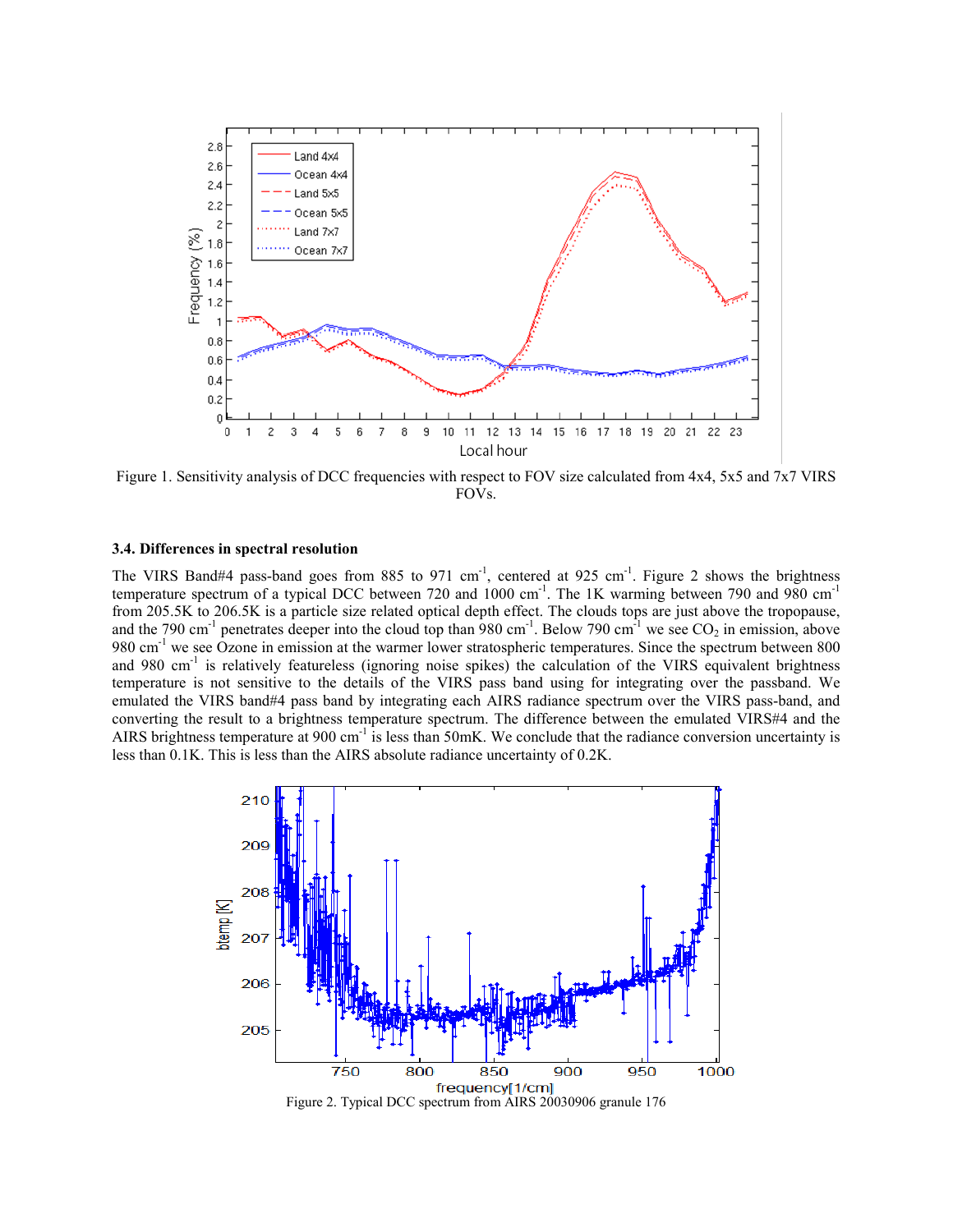## **3.5. Sensitivity of DCC's frequency to changes in brightness temperature**

In analysis of DCC frequencies it is important to understand the sensitivity of DCCs to the accuracy of the absolute calibration. Outcome of such analysis is valuable to relate the discrepancies in the observed DCC frequencies to radiometric shifts between the two instruments as will be discussed later. The DCC sensitivities radiometric shift were analyzed using VIRS and 3 thresholds of 209K, 210K, and 211K, separately over land and ocean (Figure 3a). Figure 3b shows the sensitivity of DCC frequencies to radiometric shift of 1K calculated by dividing the DCC frequency differences at 211K and 210K by the DCC frequencies at 210K. The sensitivities vary for land and ocean and local time. The maximum sensitivity over land is around 10 a.m. while over ocean is around 1p.m. However, the sensitivities range between 8% to 14% for both land and ocean. We note that the diurnal cycle correction required to shift legacy data to current data is particularly large for land, and needs to be included in an overall uncertainty analysis.



Figure 3. Sensitivity of DCC frequencies with respect to temperature threshold using 2011 VIRS radiances

# **4. DISCUSSION**

In Figure 3a AIRS 210K DCC frequencies for land and oceans are also plotted for comparison. It is observed that there is more than IK ( $\sim$ 10% frequency) difference between VIRS and AIRS DCC counts at  $\sim$ 1:30 over both land and ocean. However, the differences are less than 1K at 13:30. This is important in analysis of change in climate, especially the extremes. In the case of DCC, which are detected with a threshold, a shift from 210K to 211K results typically in a 10% increase in fraction of DCCs. A radiometric shift of 1K between two instruments separated by 40 year could therefore be miss-interpreted as a 10%/40=0.25%/yr trend. The comparison of DCC frequencies between AIRS and VIRS for 2006-2012 is shown in Tables 1 and 2 together with probable errors.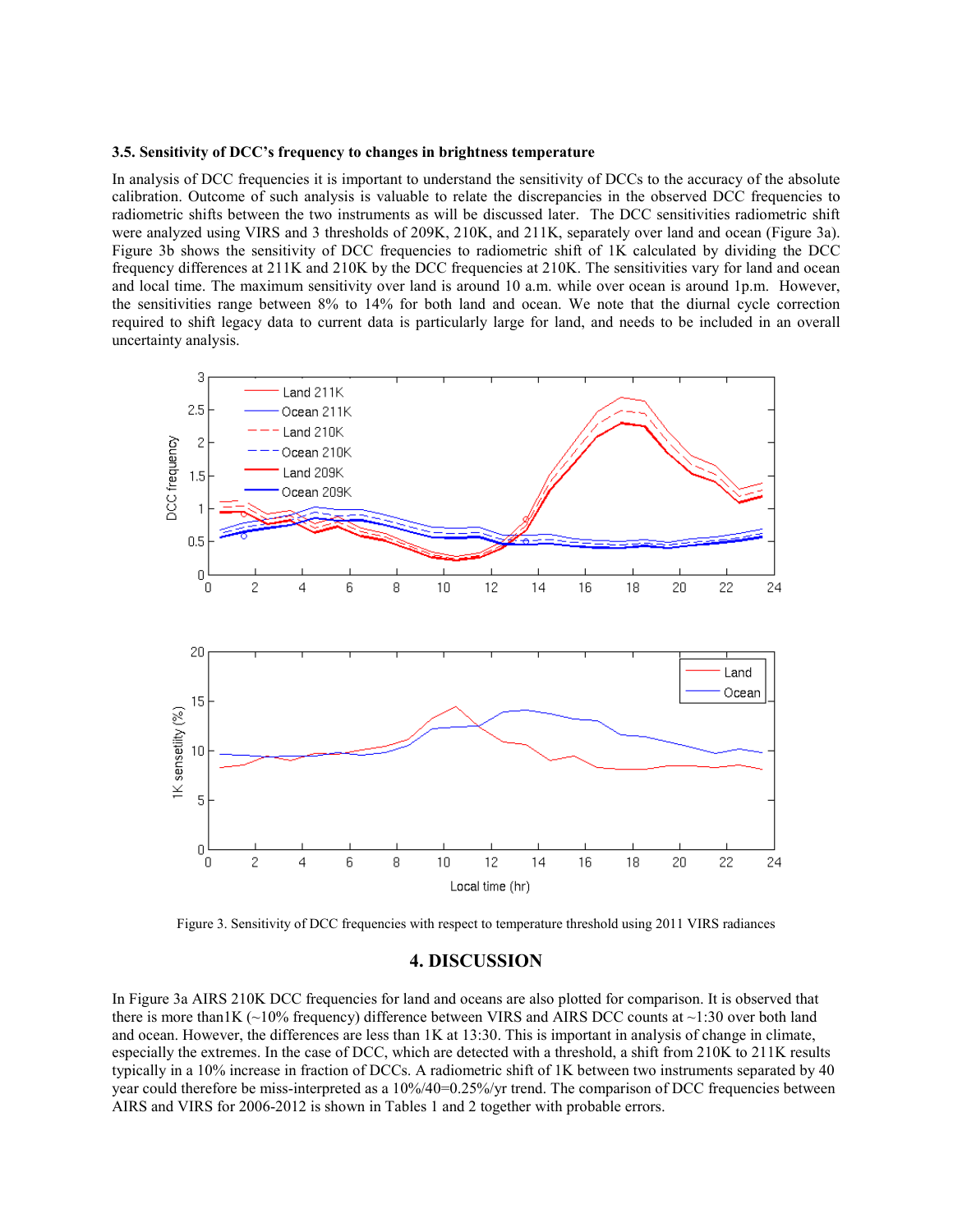## Table1. AIRS DCC frequencies

|             | 2006 |      | 2007 |      | 2008 |      | 2009 |      | 2010 |      | 2011 |      | 2012 |      |
|-------------|------|------|------|------|------|------|------|------|------|------|------|------|------|------|
| <b>AIRS</b> | 2006 | PE   | 2007 | PE   | 2008 | PE   | 2009 | PE   | 2010 | PE   | 2011 | PE   | 2012 | PE   |
| Day/ocean   | 0.50 | 0.01 | 0.49 | 0.01 | 0.48 | 0.01 | 0.49 | 0.01 | 0.47 | 0.01 | 0.46 | 0.01 | 0.50 | 0.01 |
| Night/ocean | 0.60 | 0.01 | 0.60 | 0.01 | 0.58 | 0.01 | 0.59 | 0.01 | 0.58 | 0.01 | 0.56 | 0.01 | 0.59 | 0.01 |
| Dav/land    | 0.82 | 0.02 | 0.78 | 0.02 | 0.88 | 0.02 | 0.91 | 0.03 | 0.89 | 0.03 | 0.87 | 0.02 | 0.80 | 0.02 |
| Night/land  | 0.93 | 0.02 | 0.91 | 0.02 | 0.95 | 0.02 | 0.92 | 0.03 | 0.99 | 0.02 | 0.94 | 0.02 | 0.87 | 0.02 |

Table 2. VIRS DCC frequencies

|             | 2006 |      | 2007 |      | 2008 |      | 2009 |      | 2010 |      | 2011 |      | 2012 |      |
|-------------|------|------|------|------|------|------|------|------|------|------|------|------|------|------|
| <b>VIRS</b> | 2006 | PE   | 2007 | PE   | 2008 | PE   | 2009 | PE   | 2010 | PE   | 2011 | PE   | 2012 | PE   |
| Day/ocean   | 0.53 | 0.03 | 0.55 | 0.01 | 0.61 | 0.04 | 0.62 | 0.03 | 0.56 | 0.03 | 0.53 | 0.01 | 0.57 | 0.03 |
| Night/ocean | 0.69 | 0.03 | 0.84 | 0.04 | 0.70 | 0.03 | 0.70 | 0.03 | 0.71 | 0.06 | 0.76 | 0.01 | 0.81 | 0.04 |
| Day/land    | 0.79 | 0.04 | 0.72 | 0.04 | 0.76 | 0.05 | 0.64 | 0.04 | 0.84 | 0.07 | 0.90 | 0.03 | 0.69 | 0.03 |
| Night/land  | 0.85 | 0.07 | 1.03 | 0.06 | 0.81 | 0.06 | 1.17 | 0.11 | 1.01 | 0.07 | 1.26 | 0.11 | 1.14 | 0.12 |



Figure 4 VIRS and AIRS DCC frequency plots between 2006-2012.

Figure 4 shows the data from Tables 1 and 2. While the AIRS data show almost no change, the VIRS data show a bias which is day/night land/ocean dependent, typically of the order of 10%. A simple calibration offset would cause a bias consistently in the same direction, but this is not the case for VIRS and AIRS studies here